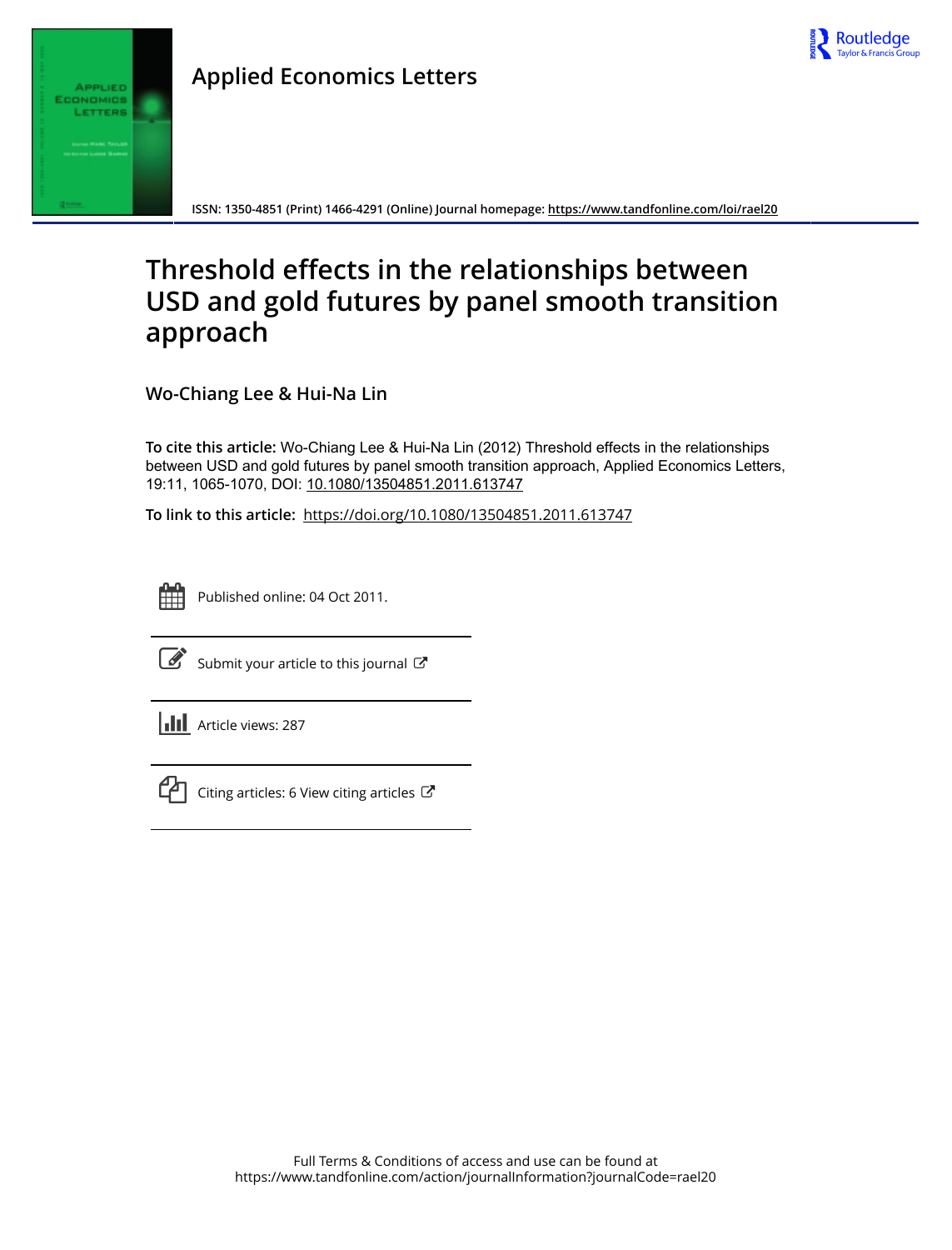# Threshold effects in the relationships between USD and gold futures by panel smooth transition approach

Wo-Chiang Lee<sup>a,\*</sup> and Hui-Na Lin<sup>a,b</sup>

<sup>a</sup> Department of Banking and Finance, Tamkang University, New Taipei City, Taiwan <sup>b</sup>Department of Banking and Finance, Chihlee Institute of Technology, New Taipei City, Taiwan

Using a Panel Smooth Transition Regression (PSTR) model, this study sets crude oil as threshold variable, and Volatility Index (VIX) and Morgan Stanley Capital International (MSCI) for Emerging Market Index (MSCI-E) as control variables to investigate the nonlinear dynamic relationship between USD/yen and gold futures in the Commodity Exchange, Inc. (COMEX). Empirical results show that the transition function is a logistic type. In region 1, the price of crude oil is low. The sign of VIX is positive. USD/yen exerts negative impact on gold market due to the way that gold market functions as a factor of hedge against portfolio and geopolitical risk. In region 2, the price of crude oil is higher (the demand for crude oil may be stronger). The economy is prosperous; VIX turns low; USD/yen increases. Investors have more money from other financial markets to buy gold, thus, causing gold futures price to rise. Besides, gold is both a hedge and a safe haven for developing countries but not for emerging countries; therefore, the relationships between gold and MSCI-E are positive in both regions.

Keywords: Panel Smooth Transition Regression model; VIX; transition function; threshold effects

JEL Classification: G10; F31; G13; G15

## I. Introduction

Commodity derivatives markets have experienced tremendous growth in the recent years. Since the lowest level of gold futures price of \$262 in 2001, until the recent high of \$1510.60, the price of gold has risen more than five times. In times of economic uncertainty, attention turns to investing in gold as a safe haven (Smith, 2002).

The US dollar is a very important factor concerning the price of gold. Traditionally, a weaker US dollar makes gold look like a safer place for people to put their cash. Capie et al. (2005) found gold was a good

external hedge against exchange rate fluctuation. Wang and Lee (2010) built a threshold vector autoregressive model to investigate the causality between the gold return and the yen depreciation rate. The results indicate that yen depreciation rate is greater than 2.62%, so investing in gold could avoid the depreciation loss.

It would be interesting and useful to distinguish whether gold and the US dollar move together over time and also to understand the moving forces behind each one of them. Does the gold and US dollar or emerging stocks substitute for the same type of risk or are they different in the sense that they can be used

\*Corresponding author. E-mail: [wclee@mail.tku.edu.tw](mailto:wclee@mail.tku.edu.tw)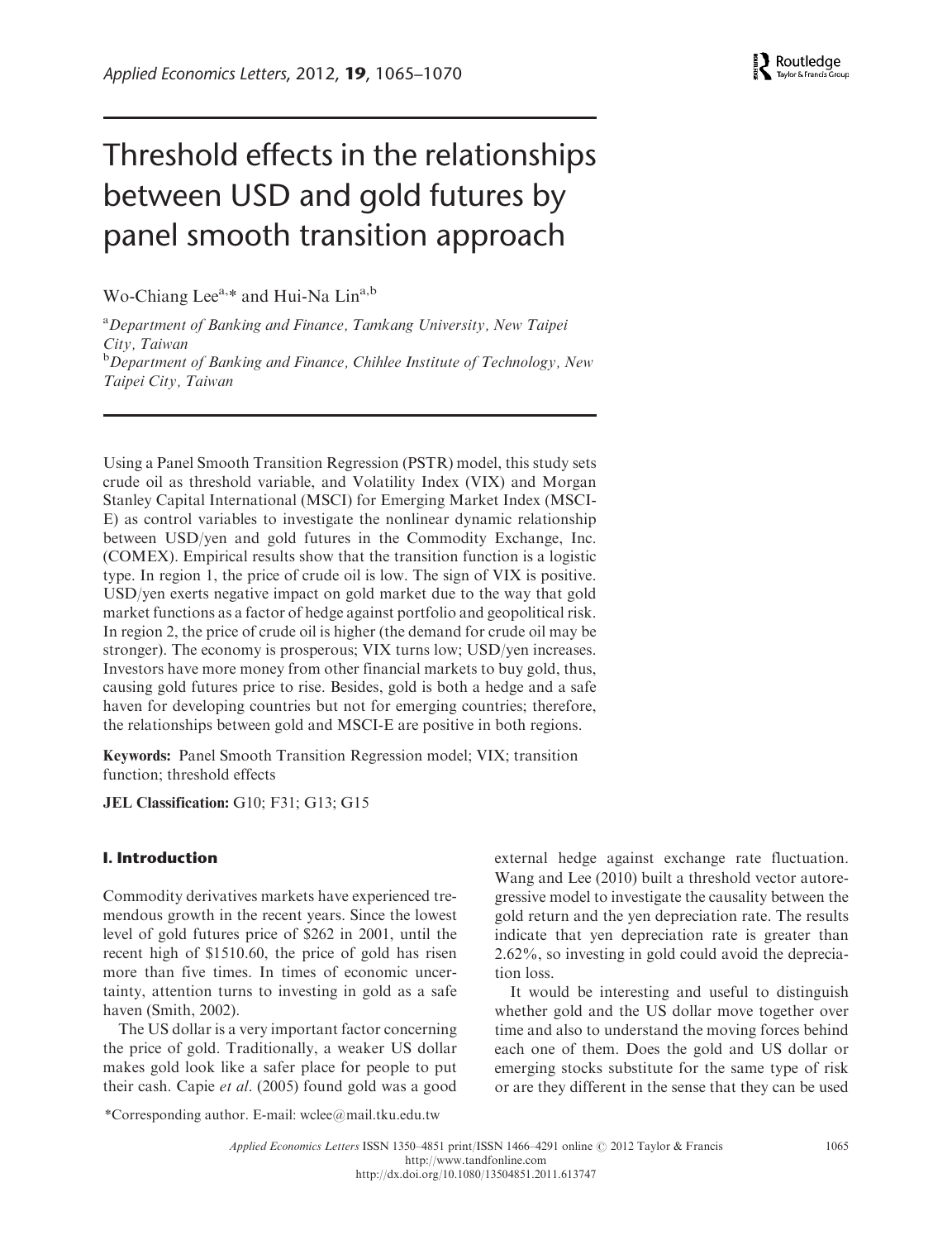

Fig. 1. Comparison of Economist Metals Price Index (US\$) and MSCI for Emerging Market Index (MSCI-E) (US\$) Sources: I-Net Bridge; Plexus Asset Management.

in portfolios that diversify away risk? Would the flight to the safety of gold hold when the dollar depreciates and emerging stocks fall?

There has been much less work on gold demand in emerging market countries. Baur et al. (2010) mentioned in literature, gold is both a hedge and a safe haven for major European stock markets and the United States but not for Australia, Canada, Japan and large emerging markets such as the BRIC<sup>1</sup> countries. Do et al. (2009) proved that gold could be a substitute commodity for stocks in some emerging countries but could be a complement for stocks in the other emerging countries.

Gold future in the Commodity Exchange, Inc.  $(COMEX)^2$  is the most traded on the world markets, thus study gold future in COMEX representatives the gold future in the world. There are some studies regarding the impact of foreign exchange rates on gold in the literature. However, the impact of factors such as the Volatility Index  $(VIX)^3$  and Morgan Stanley Capital International (MSCI) for Emerging Market Index (MSCI-E) on the gold in COMEX is still rare.

Meanwhile, the MSCI-E has also recently become an important factor on gold and silver. MSCI-E is primarily driven by commodity prices and in particular by metal prices, as seen from the comparison of the MSCI-E and Economist Metals Price Index (Fig. 1). Accordingly, gold price had risen because the dollar plummeted, and the MSCI-E climbed.

Also noteworthy is that Chicago Board Options Exchange (CBOE) implied volatility as measured by the VIX. Known to the investing community, they acted to build up investors' collective defence against market downturns. The VIX has moved steadily lower

even when bad news was released. When the VIX jumped above a bearish descending trend line our initial reaction was that naturally news of a country going insolvent and needing a post security would cause a bit of a panic – which would explain the fund fighting into gold and US dollar.

It is not until recently that Bhar and Hamori (2004) studied the information flow between the price change and the trading volume in COMEX gold futures contracts. The other studies that document gold futures in COMEX are few (Lin et al., 2007; Lee and Lin, 2011).

It is thus interesting to evaluate the influence and nonlinear dynamic relationship that US dollar (hence USD/yen) has on gold according to crude oil price. This study applies Panel Smooth Transition Regression (PSTR) model, which was recently developed by Gonzàlez et al. (2005) to set crude oil as threshold variable, and determine the relative influence of variables on the linkage of gold (silver) futures in COMEX. The objectives of this study are threefold: (1) use PSTR to prove nonlinear relationship between USD/yen and gold futures; (2) set control variables of VIX and MSCI-E to explore the relationship between USD/yen and gold futures according to different ranges of crude oil price; and (3) exhibit the relationship between VIX (MSCI-E) and gold in COMEX market.

The remainder of this article is organized as follows: Section II introduces the PSTR model. Section III provides our empirical results. Section IV provides conclusion and remarks.

## II. PSTR Model

We will first briefly review the PSTR model.<sup>4</sup> The basic PSTR model with two extreme regimes is defined as follows:

$$
y_{it} = \mu_i + \beta'_0 x_{it} + \beta'_1 x_{it} g(q_{it}; \gamma, c) + u_{it}
$$
 (1)

for  $i = 1, \ldots, N$  and  $t = 1, \ldots, T$ , where N and T denote the cross section and time dimensions of the panel, respectively. The dependent variable  $y_{it}$  is a scalar,  $x_{it}$  is a k-dimensional vector of time-varying exogenous variables,  $\mu_i$  represents the fixed individual effect and  $u_{it}$  are the errors. Transition function  $g(q_{it}; \gamma, c)$  is a continuous function of the observable variable  $q_{it}$  and is normalized to be bounded between 0

 $<sup>1</sup>$  A grouping acronym that refers to the countries of Brazil, Russia, India and China, which are all deemed to be at a similar stage</sup> of newly advanced economic development.

 $2^2$ COMEX is also a division of the New York Mercantile Exchange (NYMEX).

<sup>&</sup>lt;sup>3</sup> VIX is the ticker symbol for the Chicago Board Options Exchange VIX, a popular measure of the implied volatility of Standard & Poor (S&P) 500 index options.<br><sup>4</sup> For more details, see Gonzàlez *et al*. (2005) and Colletaz and Hurlin (2006).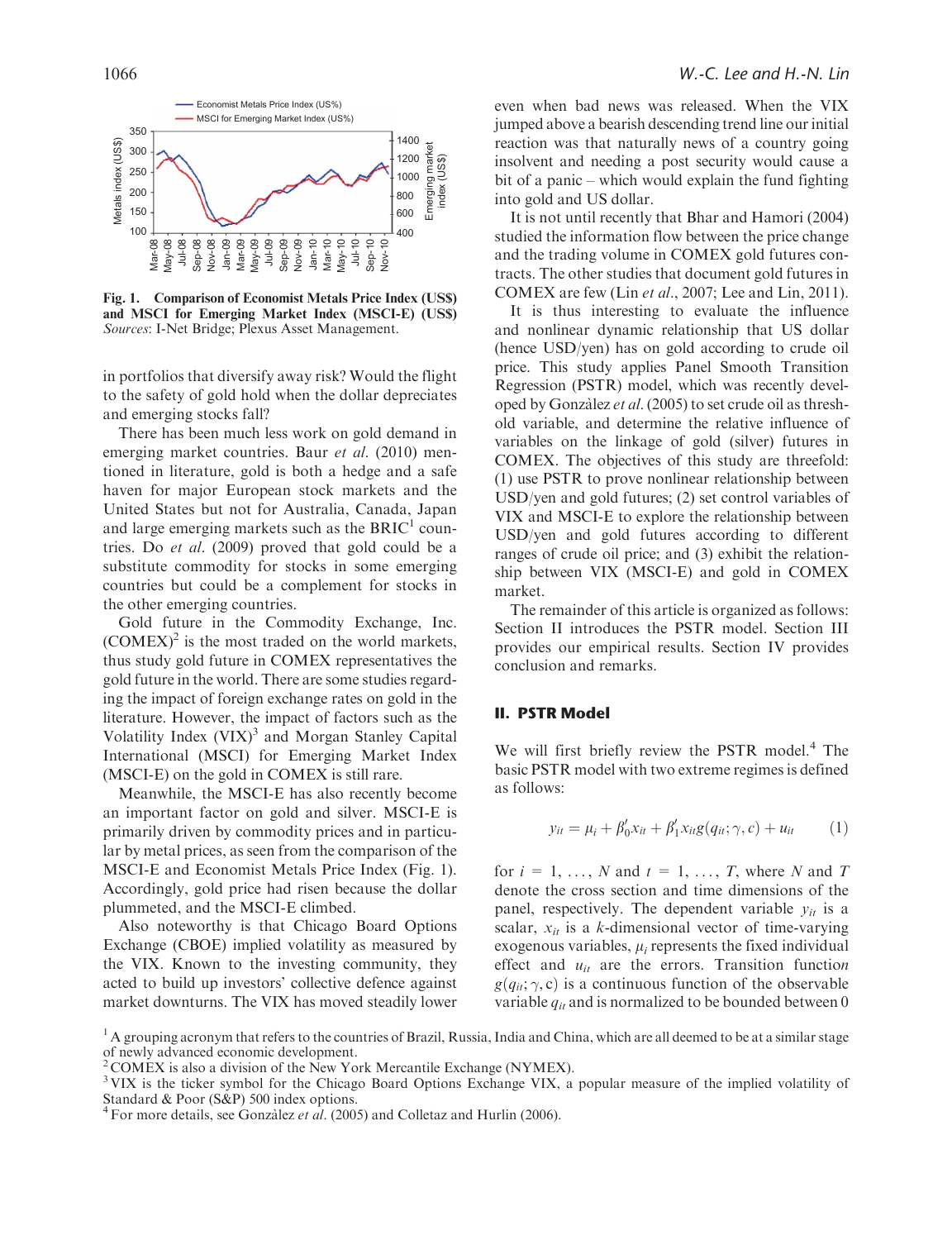and 1, and these extreme values are associated with regression coefficients  $\beta_0$  and  $\beta_0 + \beta_1$ . More generally, the value of  $q_{it}$  determines the value of  $g(q_{it}; \gamma, c)$  and thus the effective regression coefficients  $\beta_0 + \beta_1 g(q_{ii}; \gamma, c)$  for individual *i* at time *t*. The widely used transition function is a logistic specification as in Equation 2

$$
g(q_{ii}; \gamma, c) = \left(1 + \exp\left(-\gamma \prod_{j=1}^{m} (q_{ii} - c_j)\right)\right)^{-1}
$$
  
with  $\gamma > 0$  and  $c_1 \le c_2 \le \ldots \le c_m$  (2)

where  $c = (c_1, \ldots, c_m)$  is a *m*-dimensional vector of location parameters and the slope parameter  $\gamma$  determines the smoothness of the transitions. The restrictions  $\gamma > 0$  and  $c_1 \leq \ldots \leq c_m$  are imposed for identification purposes. In practice it is usually sufficient to consider  $m = 1$  or  $m = 2$ , as these values allow for commonly encountered types of variation in the parameters. For  $m = 1$ , the model implies that the two extreme regimes are associated with low and high values of  $q_{it}$  with a single monotonic transition of the coefficients from  $\beta_0$  to  $\beta_0 + \beta_1$  as  $q_{it}$  increases, where the change is centred around  $c_1$ . When  $\gamma \to \infty$ ,  $g(q_{ii}; \gamma, c)$  becomes an indicator function  $I[q_{it} > c_1]$ , defined as  $I[A] = 1$  when the event A occurs and 0 otherwise. In that case the PSTR model in Equation 1 reduces to the two-regime panel threshold model of Hansen (1999). For  $m = 2$ , the transition function has its minimum at  $(c_1 + c_2)/2$  and attains the value 1 both at low and high values of  $q_{it}$ . When  $\gamma \rightarrow \infty$ , the model becomes a three-regime threshold model whose outer regimes are identical and different from the middle regime. In general, when  $m > 1$  and  $\gamma \rightarrow \infty$ , the number of distinct regimes remains 2, with the transition function switching back and forth between 0 and 1 at  $c_1, \ldots, c_m$ . Finally, for any value of  $m$  the transition function becomes constant when  $\gamma \rightarrow 0$ , in which case the model collapses into a homogenous or linear panel regression model with fixed effects.

A generalization of the PSTR model to allow for more than two different regimes is the additive model:

$$
y_{it} = \mu_i + \beta'_0 x_{it} + \sum_{j=1}^r \beta'_j x_{it} g_j(q_{it}^{(j)}; \gamma_j, c_j) + u_{it} \qquad (3)
$$

where the transition functions  $g_j(q_{it,s}^{(j)}; \gamma_j, c_j)$ ,  $j = 1, ..., r$ are of the logistic type. If  $m = 1$ ,  $q_{it}^{(f)} = q_{it}$  and  $\gamma_j \to \infty$ , for all  $j = 1, \ldots, r$ , the model in Equation 3 becomes a PSTR model with  $r + 1$  regimes. Consequently, the

 $5$ The VIX is known as the fear index.

additive PSTR model can be viewed as a generalization of the multiple regime panel threshold model in Hansen (1999). Additionally, when the largest model that one is willing to consider is a two-regime PSTR model with  $r = 1$  and  $m = 1$  or  $m = 2$ , Equation 3 plays an important role in the evaluation of the estimated model. In particular, the multiple regime Equation 3 is an obvious alternative in diagnostic tests of no remaining heterogeneity.

The building procedure of PSTR model consists of specification, estimation and evaluation stages. Specification includes testing homogeneity, selecting the transition variable  $y_{it}$  and, if homogeneity is rejected, determining the appropriate form of the transition function, that is, choosing the proper value of  $m$ in Equation 2. Statistically, the PSTR model is not identified if the data-generating process is homogenous, and a homogeneity test is necessary to avoid the estimation of unidentified models. As to the estimation of parameters  $\theta = (\beta'_0, \beta'_1, \gamma, c')'$  in the PSTR model is a relatively straightforward application of the fixed effects estimator and nonlinear least squares. Evaluation of an estimated PSTR model is an essential part of the model building procedure, which includes the tests of parameter constancy over time and of no remaining nonlinearity.

#### III. Empirical Results and Analysis

The data are retrieved from the Bloomberg database. This article sets VIX and MSCI-E as control variables, investigating the nonlinear relationship between USD/yen and gold futures according to threshold variable of crude oil in COMEX. So, the data set consists of price of gold futures, and spot rate of West Texas Intermediate (WTI) crude oil, USD/yen,  $VIX<sup>5</sup>$  and MSCI-E. The sample period for this study covers 20 years, from January 1990 to December 2009. The entire analysis is conducted on return data.

Table 1 reports the descriptive statistics. It shows the high kurtosis and negative skewness pattern. We observe that the characteristics of positive skewness (skewed right) or fat tail are also showed in these series. In addition, all the variables reject the hypothesis of normal distribution, although the Ljung–Box statistics  $(Q)$  for up to 10, 15 and 20 lags calculated for each piece of raw data shows the absence of linear autocorrelation.

Table 2 presents the linearity test results between crude oil and gold futures price. The Lagrange Multiplier (LM), Fisher and Likelihood Ratio (LR) linearity tests clearly lead to the rejection of the null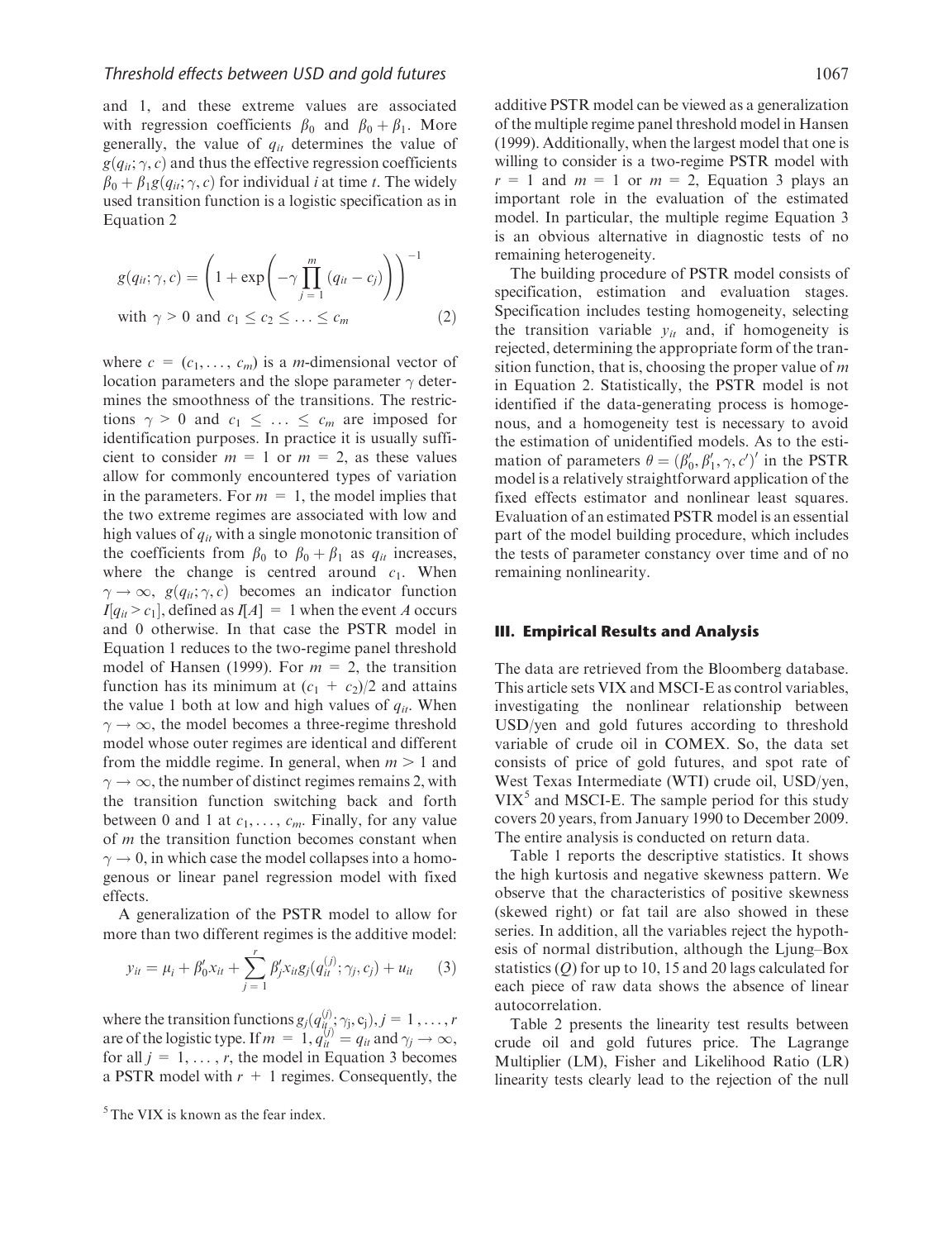Table 1. Summary statistics of variables

|                 | COMEX gold    | Crude oil    | Japan yen     | VIX          | MSCI-E       |
|-----------------|---------------|--------------|---------------|--------------|--------------|
| Mean            | 429.7242      | 34.5962      | 115.5511      | 20.0986      | 480.1994     |
| <b>SD</b>       | 184.6207      | 23.4816      | 13.6488       | 7.9864       | 229.5361     |
| Minimum         | 253,9000      | 10.7200      | 80.6300       | 80.0600      | 175.3400     |
| Maximum         | 1 218.3000    | 145.2900     | 159.9000      | 80.0600      | 1 338,4900   |
| <b>Skewness</b> | 1.8418        | 1.8724       | 0.4381        | 1.8697       | 1.5556       |
| Kurtosis        | 5.5888        | 6.6457       | 3.4376        | 9.3589       | 5.1958       |
| J-B statistics  | 3 581 9054*   | 4 826.5949*  | 169.4846*     | $9616.4202*$ | 2 562.5717*  |
| Q(10)           | 41 440.1962*  | 41 772,0202* | 41 071 9555*  | 36 966.9113* | 41 827.7396* |
| Q(15)           | $61443.4375*$ | 62 162.0366* | $60640.0764*$ | 52 665.2938* | 62 291.6974* |
| Q(20)           | 80 990.3827*  | 82 114.2031* | 79 590.5697*  | 66 693.8849* | 82 436.6161* |

Notes: J–B statistics, Jarque–Berra (J–B stat.) normality test; Q, Ljung–Box statistic; VIX, Volatility Index; MSCI-E, MSCI for Emerging Market Index; COMEX, Commodity Exchange, Inc. \*Significant at 5% level.

#### Table 2. Test of linearity

 $H_0$ : linear model against  $H_1$ : PSTR model with at least one threshold variable  $(r \geq 1)$ 

|                       | <b>Statistics</b> | $p$ -Value |
|-----------------------|-------------------|------------|
| Wald tests (LM)       | 1480.6810         | 0.000      |
| Fisher tests $(LM_F)$ | 597.5890          | 0.000      |
| LR Tests (LRT)        | 1627.2530         | 0.000      |

*Notes*: The LM and pseudo-LRT statistics have a  $\gamma^2$  distribution with mk degrees of freedom, whereas the F-statistics has a  $F(mk; TN - N - K(m + r + 1))$  distribution. LM<sub>F</sub> is its F version. Pseudo-LRT can be computed according to the same definitions by adjusting the number of degrees of freedom. PSTR, Panel Smooth Transition Regression; LM, Lagrange Multiplier; LR, Likelihood Ratio.

hypothesis of linearity for the model. This result implies that there is strong evidence that the relationship between crude oil and gold is nonlinear in COMEX.

This study applies the sequence of tests to determine the order  $m$  of the logistic function. In practice, it is usually sufficient to consider  $m = 1$  (monotonically increasing with two regimes) or  $m = 2$  (symmetric or exponential with three regimes) transition function, as these values allow for commonly encountered types of variation in the parameters. The results are in the specification test sequence in Table 3; this study will select  $m = 1$  if the rejection of H<sub>2</sub> is the strongest one. This study finds that the results are monotonically increasing in Fig. 2.

Table 3. Sequence of homogeneity tests for selecting m

Select  $m = 2$  if the rejection of  $H_2$  is the strongest one, otherwise select  $m = 1$ 

|                            | <b>Statistics</b> | $p$ -Value |
|----------------------------|-------------------|------------|
| $H_3$ : B3 = 0             | $F3 = 43.1050$    | 0.0000     |
| $H_2$ : B2 = 0 B3 = 0      | $F2 = 124.8240$   | 0.0000     |
| $H_1$ : B1 = 0 B2 = B3 = 0 | $F1 = 199.1960$   | 0.0000     |

The next step is to determine the number of transitions in the model. Table 4 testing for nonremaining nonlinearity consists of checking whether there is one transition function ( $H_0: r = 1$ ) or whether there are at least two transition functions ( $H_1: r = 2$ ); in addition, this study also tests two transition functions  $(H_0:$  $r = 2$ ) or whether there are at least two transition functions (H<sub>1</sub>:  $r = 3$ ). The testing results show that the reasonable numbers of threshold  $r = 2$ , which means that there are two regions. Each region has two regimes.

Table 5 shows the PSTR models' parameters estimation results. The transition function is logistic specification ( $m = 1$  with two regimes) and there are two regions  $(r = 2)$ , C are location parameters in regions 1 and 2, and the values are 34.7834 and 52.6408, respectively. The above result shows that there are structural changes at these two points (see also Fig. 2). The transition function is a logistic specification.

One can observe that the USD/yen is positive  $(2.9849)$ , the value of VIX is negative  $(-10.2323)$  and MSCI-E is negative  $(-0.4075)$  if no any structure change for crude oil. When the crude oil is below 34.7894, the economy is sluggish. MSCI-E is declining. Money flights to gold and US dollar from other financial assets to avoid risk.

In region 1, when the crude oil is between 34.7834 and 52.6408, the parameter of USD/yen is negative, while VIX and MSCI-E are positive. The signs match the desired results. Gold climbs because of the dollar depreciation, fear index climbing and MSCI-E increase. When the time is poorer and the crude oil demand is weak, USD/yen exerts negative impact on the gold market due to the way that gold market functions as a factor of hedge against portfolio and geopolitical risk. In addition, when the VIX increases (fear index is higher) investors will invest in safe products such as gold.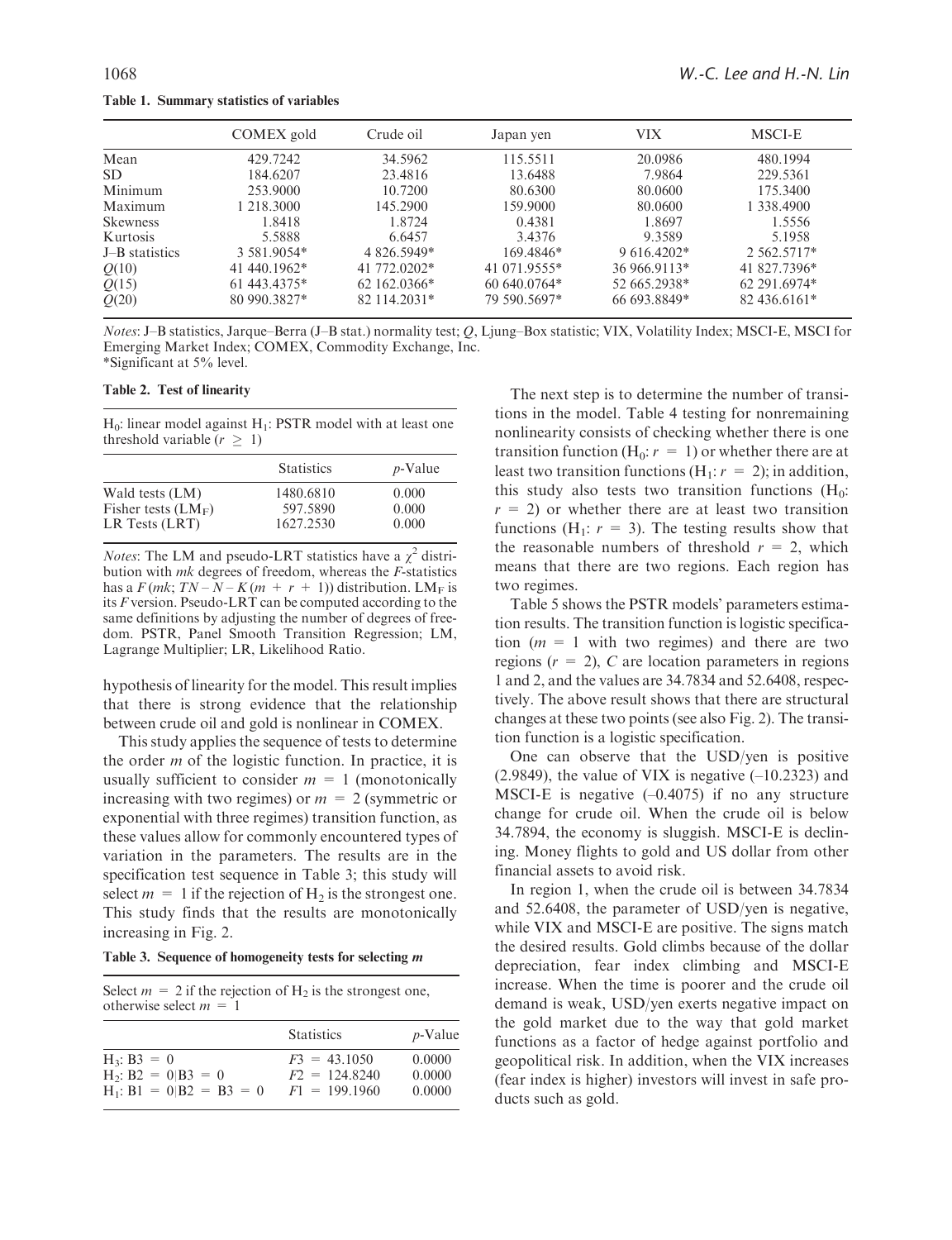Table 4. Testing the number of regions: tests of no remaining nonlinearity

|                                                                                        | <b>Statistics</b> | $p$ -Value |
|----------------------------------------------------------------------------------------|-------------------|------------|
| Wald tests (LM)                                                                        | 154.0300          | 0.0000     |
| Fisher tests $(LM_F)$                                                                  | 52.2250           | 0.0000     |
| LR Tests (LRT)                                                                         | 155.4450          | 0.0000     |
| H <sub>0</sub> : PSTR with $r = 2$ against H <sub>1</sub> : PSTR with at least $r = 3$ |                   |            |
| Wald tests (LM)                                                                        | 1.1700            | 0.7600     |
| Fisher tests $(LM_F)$                                                                  | 0.3890            | 0.7610     |
| LR Tests (LRT)                                                                         | 1.1700            | 0.7600     |
|                                                                                        |                   |            |

H<sub>0</sub>: PSTR with  $r = 1$  against H<sub>1</sub>: PSTR with at least  $r = 2$ 

*Notes*: Maximum  $r = 3$ ,  $m = 1$ , the reasonable numbers of threshold  $r = 2$ . PSTR, Panel Smooth Transition Regression; LM, Lagrange Multiplier; LR, Likelihood Ratio.

Table 5. Parameter estimation results for PSTR model

|                                                                            | $\beta_0$                                                          | $\beta_0 + \beta_1$                                                                                                               | $\beta_0 + \beta_2$                                             |
|----------------------------------------------------------------------------|--------------------------------------------------------------------|-----------------------------------------------------------------------------------------------------------------------------------|-----------------------------------------------------------------|
| USD/ven<br>VIX.<br>MSCI-E<br>$(C_1, C_2)$<br>$(\gamma_1,\gamma_2)$<br>SSE. | $2.9849*(9.5652)$<br>$-10.2323*(-24.7317)$<br>$-0.4075*(-10.6224)$ | $-8.0845*(-17.9667)$<br>34.7057* (25.6234)<br>$0.9270*(9.7588)$<br>(34.7834), (52.6408)<br>(0.7768), (0.2522)<br>535 121 334.2980 | $3.9166*(6.7402)$<br>$-16.8157*(-6.7669)$<br>$0.4361*$ (3.6866) |

Notes: Threshold variable: crude oil; control variables: USD/yen, VIX, MSCI-E. C are location parameters;  $\gamma$  is the slope parameter (smooth parameter or transition speed); PSTR, Panel Smooth Transition Regression; VIX, Volatility Index; MSCI-E, MSCI for Emerging Market Index. \*Significant at 5% level.



Fig. 2. Transition function with  $m = 1$ 

In region 2, crude oil has a structure change at 52.6408. The slope parameter indicates how rapidly the transition of g from 0 to 1 takes place. While the slope parameter is 0.2522, it shows a slow transition. While crude oil is larger than 52.6408, the parameters of USD/yen and MSCI-E are positive, and VIX is negative. When time is prosperous (crude oil price is higher due to stronger demand), the VIX is low, US dollar is up and MSCI-E is rising. Investors have more money from other financial markets to buy gold.

Investors in emerging countries (such as India and China), who favour gold, will have more money from stock markets to buy gold, thus causing the price of gold futures to increase. Besides, gold is both a hedge and a safe haven for developing countries but not for emerging countries (Baur *et al.*, 2010); therefore, the relationship between gold and MSCI-E is positive in both regions.

The sign is negative for MSCI-E in the range without structure break and positives in both regions. The possible explanation is that gold could be a substitute commodity for stocks in some emerging countries but could be a complement for stocks in the other emerging countries (Do et al., 2009).

Equation 4 shows the full PSTR model for region 1:

$$
Gold_{it} = \mu_{i} + 2.9849USD/year_{it} - 10.2323VIX
$$
  
- 0.4075MSCI-E  
+  $\beta'_{1}g$  (Crudeoil<sub>it</sub>, 0.77675, 34.7834)  
(-11.0694USD/year<sub>it</sub> + 44.93801VIX  
+ 1.3345MSCI-E)  
+  $\beta'_{2}g$  (Crudeoil<sub>it</sub>, 0.252168, 52.6408)  
(0.9317USD/year<sub>it</sub> - 6.5834VIX  
+ 0.8436MSCI-E)